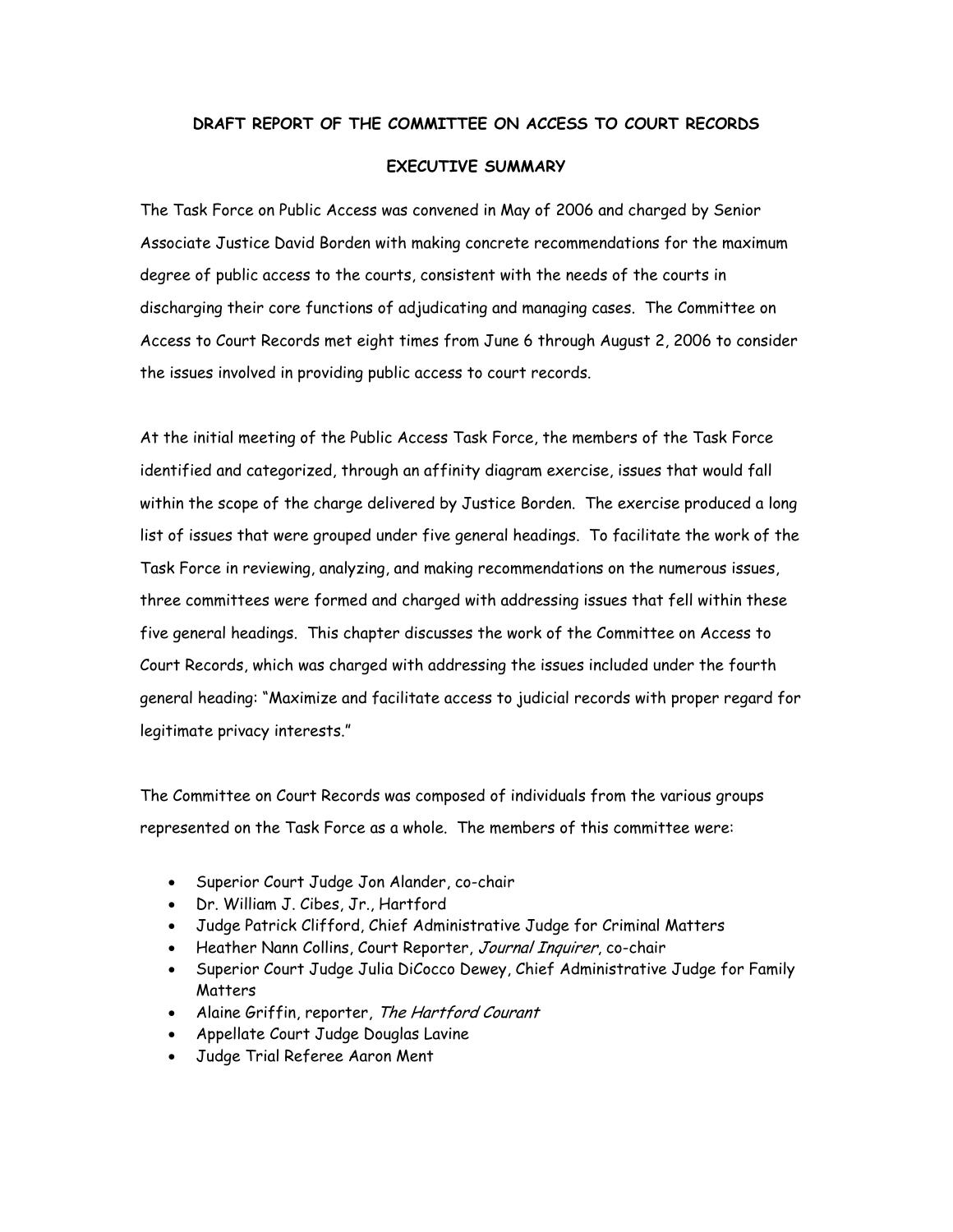Second Draft report for Task Force Committee on Access to Court Records Page 2 of 14 Rev. 8-3-06

Prior to the first meeting of the committee, the list of issues that had been identified by the full Task Force as within the committee's ambit was reviewed and categorized by staff, again through an affinity diagram exercise. Each of these categories was then organized, providing the committee with a prioritized list of headings. This list and an explanation of the process used to create it were presented to the co-chairs of the Committee on Court Records on June 5, 2006, and then to the full committee at its first meeting on June 6, 2006. Additional issues were added to the list by members of the committee and placed in the appropriate categories.

Over the ensuing eight weeks, the committee met eight times. The Agendas and Minutes of each of these meetings are included in Part III of the Task Force Report. A review of the full list of issues and headings during the early stages of the committee's meetings permitted the committee to focus specifically on the issues that could fully and reasonably be addressed in the short time frame given to the committee by the Task Force. In the course of these meetings, extensive and vigorous discussions were held on each of the myriad issues encompassed by the broad topic of public access to court records.

In connection with its discussion of the issues, the committee sought input from a variety of sources and in a variety of ways. The committee directly sought input from the following in connection with specific questions on procedures and information:

Mr. Jack Brooks, the Director of Administration in the Court Support Services Division, Attorney Deborah Del Prete Sullivan, Office of the Chief Public Defender Attorney Ron Gold, Office of the Chief Public Defender Mr. Bob Wannagot, Chief Probation Officer in New Haven Mr. James Carollo, Probation Department Mr. Steve Grant, Deputy Director Family Services Mr. Larry D'Orsi, Deputy Director Criminal Matters, Superior Court Operations Ms. Terry Walker, Manager, Criminal Justice Applications Ms. Linda Cimino, Office of Victim Services Office of the Chief State's Attorney Attorney Michael Bowler, Statewide Bar Counsel Attorney Mark DuBois, Chief Disciplinary Counsel Mr. Patrick .J. Deak, Superior Court Operations Computer Systems Support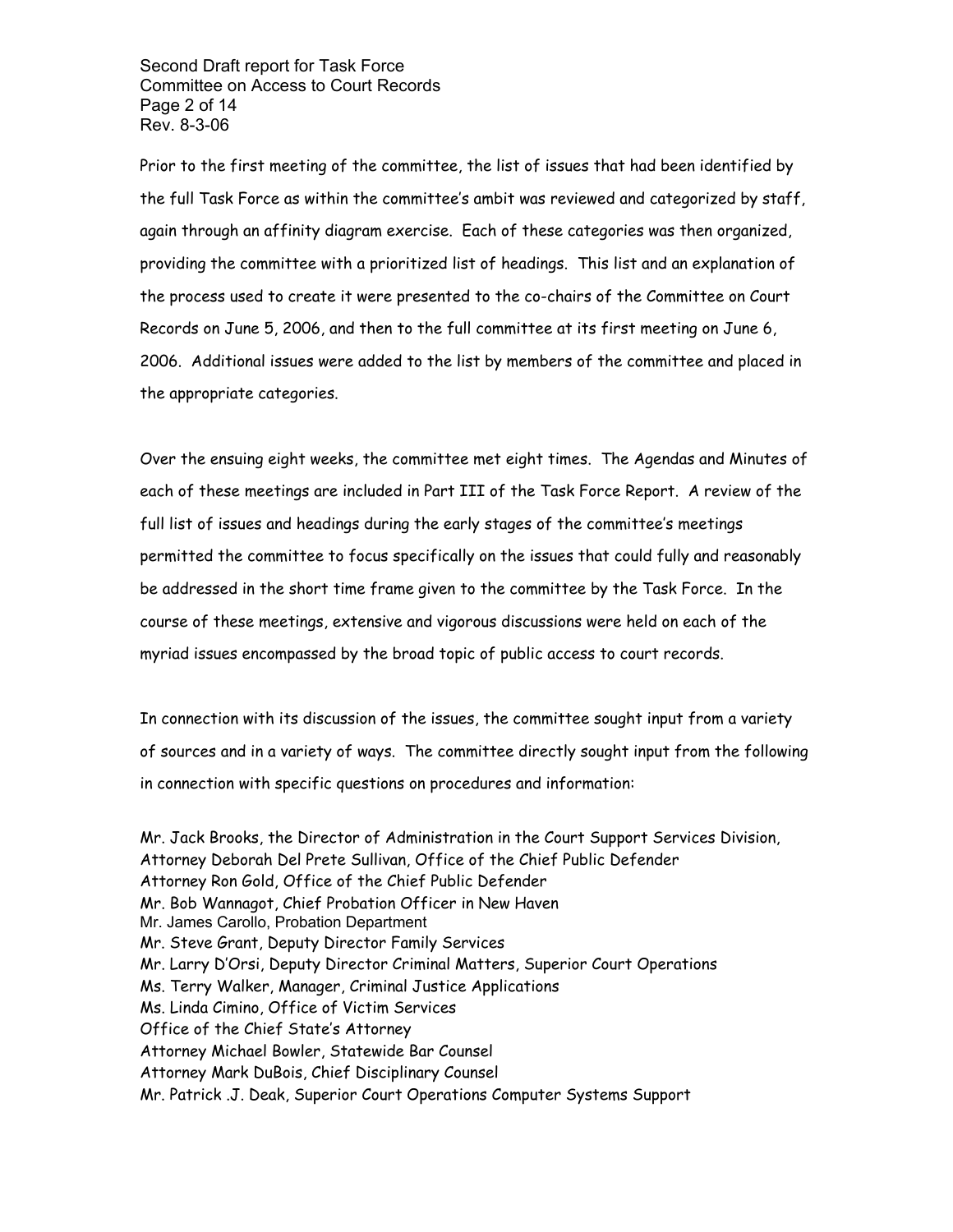Second Draft report for Task Force Committee on Access to Court Records Page 3 of 14 Rev. 8-3-06

In addition, the committee sought general comments through an e-mail delivered via a list serve to Judges of the Superior Court and Appellate Court, and Justices of the Supreme Court as well as members of the media. The committee further sought comment through the Public Access Task Force website.

At the outset of its discussions, the Committee on Access to Court Records adopted a set of guiding principles to inform its deliberations. These guiding principles are identified in the body of this report. Two of the principles that informed the committee's decisions are that all court records are presumptively open and court records should be closed only if there is a compelling reason to do so. The committee, during its discussions, recognized various interests which the committee found to be compelling in certain instances, including the protection of individual privacy and security concerns.

The committee was able to reach a consensus on many of its decisions and recommendations. Other decisions were decided by a majority vote of the committee. The committee was unable to reach any decision regarding one issue, that concerning the current Practice Book rule automatically sealing financial affidavits in family matters, because a motion to rescind the Practice Book rule failed on a tie vote.

The committee, in addressing the issues before it and in making its recommendations, also recognized that the implementation of an open and effective access policy requires a coordinated effort by the Judicial Branch, the Legislative Branch, and the Executive Branch. The committee is also aware that its recommendations require rules changes, statutory changes, and policy changes before any implementation can occur.

This report includes the recommendations developed by the Committee on Court Records for consideration by the full Task Force.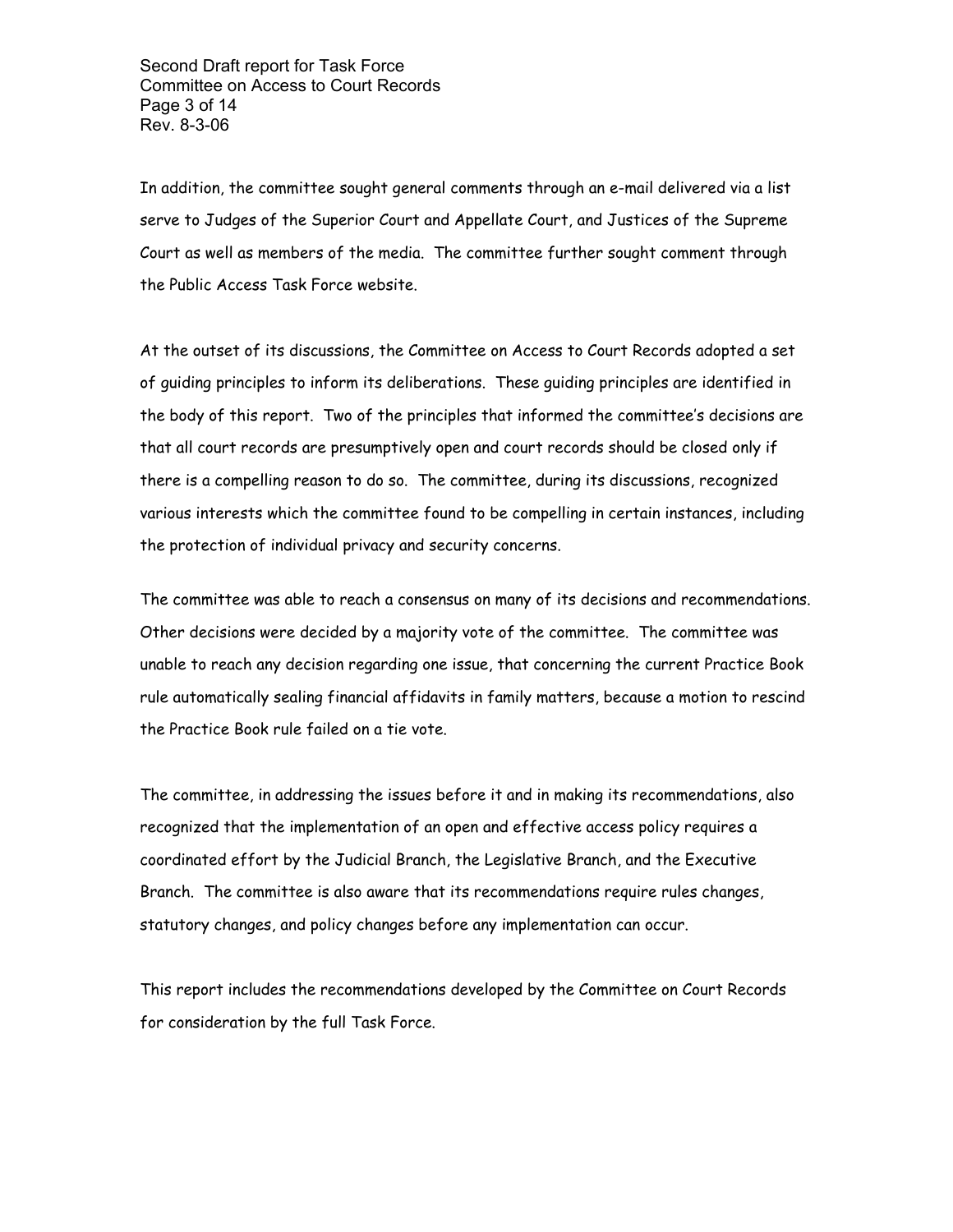Second Draft report for Task Force Committee on Access to Court Records Page 4 of 14 Rev. 8-3-06

# **SUMMARY OF COMMITTEE RECOMMENDATIONS:**

#### RECOMMENDATIONS ON POLICY AND RULE CHANGES

1. Recommendation on the adoption of a Policy on Access to Court Records

The committee recommends that the Judicial Branch adopt a Policy on Access to Court Records. A proposed policy is attached as Appendix A to this report. The committee used the CCJ/COSCA Policy on Access to Court Records as a template, and after extensive discussion, adopted many of the guidelines without substantial change and altered others to reflect the law and situation in Connecticut.

2. Recommendation on Judicial Branch Mission Statement

The committee recommends that the Judicial Branch add the word "open" to its mission statement.

3. Recommendation on posting of criminal docket information online

The criminal docket, including docket number, defendant's name, date of birth, and charges, shall be publicly accessible online as soon as it is available and shall remain available until the next posting.

4. Recommendation related to identity theft

In order to lessen the likelihood of identity theft, the committee recommends that the Judicial Branch insure that its forms do not request social security numbers, financial account numbers, or other information which may likely lead to identity theft unless such information is necessary for the adjudicatory process.

5. Recommendation on posting criminal conviction information

All criminal conviction information shall be made available to the public via the Judicial Branch's website. Such conviction information shall include charges and all other information currently contained in the monthly reports sold by the Judicial Branch Information Technology Division, except that operator license numbers and defendant addresses shall not be publicly available online. Conviction information should be searchable by defendant's name, date of birth, and docket number

6. Recommendation on arrest warrant affidavits

To insure that it is clear as to the date a sealing order terminates, the form requesting the sealing of an arrest warrant affidavit shall be revised to require the insertion of a specific date for the termination of the sealing order.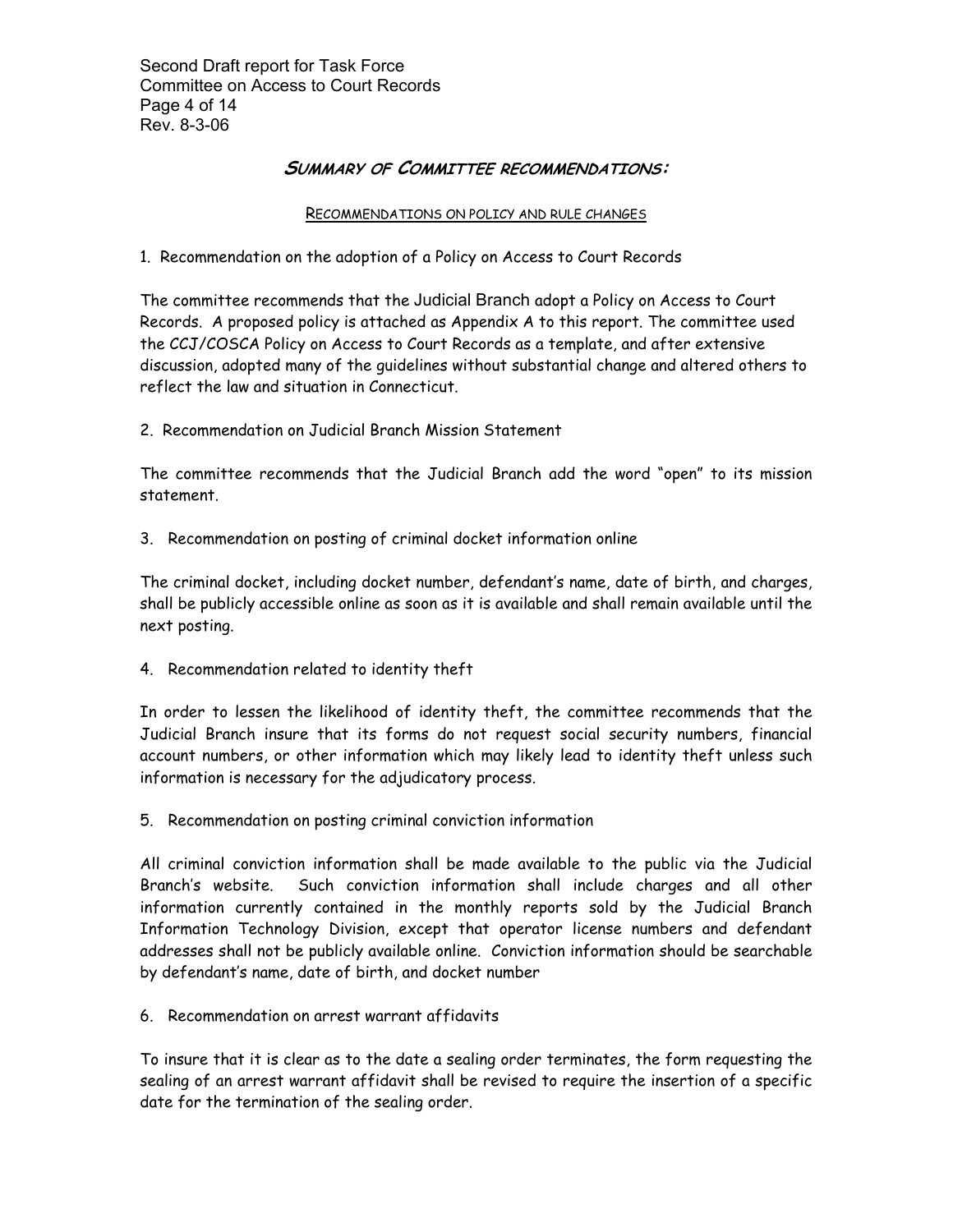### 7. Recommendation on search warrant affidavits

Following an arrest, all requests to extend any order sealing or limiting the disclosure of search warrant affidavits must be done on the record for stated reasons as set forth in Practice Book Sec. 42-39a or for good cause shown. A request for an extension of such sealing or limited disclosure must be made to a date certain, not to exceed 90 days.

8. Recommendation on police reports used in determining probable cause

Any police report used as the basis for a judicial determination regarding probable cause, whether or not probable cause has been found, shall be made part of the court file and available to the public, unless the court, on its own motion or on motion of any party, shall order, for good cause shown, all or a portion of the report be sealed for a period of 14 days, subject to review and extension after that period.

9. Recommendation on scanners

The Judicial Branch should adopt and implement a written policy permitting the use of handheld scanners to reproduce court documents provided such use is not disruptive to the clerk's office or the file itself.

10. Recommendation on the formation of a Judicial-Media Committee

The committee favors the creation of a permanent Judicial/Media Committee on Public Access that would have the following charge:

- (a) to foster and improve better understanding and relationships between the Judicial Branch and the media, both print and electronic; and
- (b) to discuss and, if possible, resolve problems incurred by the media in gaining access to court proceedings and documents.

# RECOMMENDATIONS ON LEGISLATIVE CHANGES

11. Recommendation concerning certain pretrial diversion programs currently sealed upon application

A criminal case file should no longer be sealed upon the filing of an application under the Drug Education, School Violence Education and Alcohol Education pretrial diversion programs.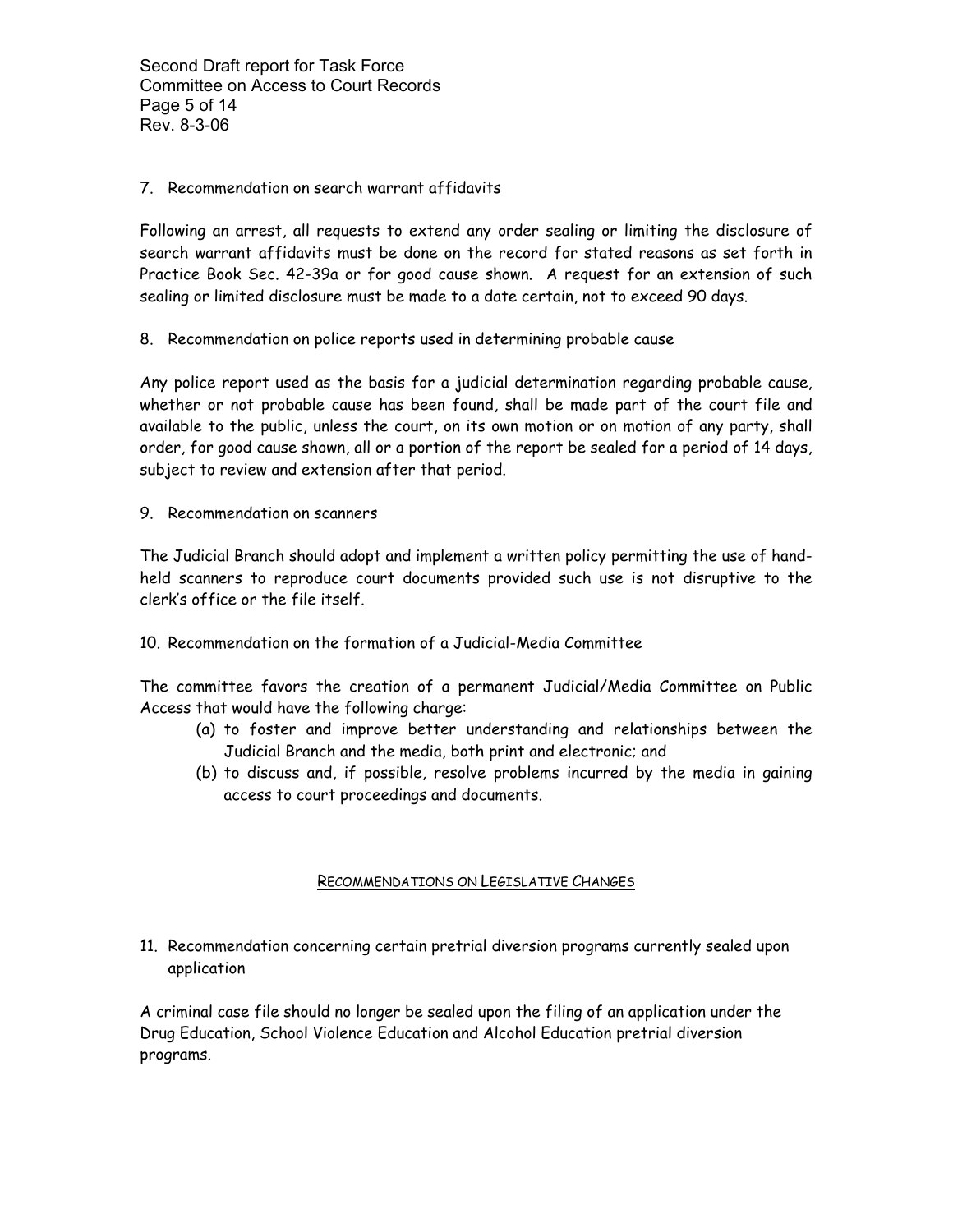Second Draft report for Task Force Committee on Access to Court Records Page 6 of 14 Rev. 8-3-06

12. Recommendation on posting online certain case information regarding pending criminal cases

Other than the criminal docket, the Judicial Branch cannot make available online additional information concerning pending criminal cases, as it does for civil and family cases, because a pending criminal case file may be statutorily sealed upon the filing of an application under certain pretrial diversionary programs. If and when the Legislature adopts this committee's recommendation that files involving pretrial diversion programs not be sealed, then the Judicial Branch should make pending criminal case information publicly accessible online.

13. Recommendation on competency evaluations

The committee recommends that competency evaluations completed pursuant to C.G.S. § 54-56d be filed under seal, but be automatically unsealed upon use by the court. The document will be considered "used by the court" if it is considered, read and/or reviewed by the court or if it is entered as an exhibit at a competency hearing. Parties, however, can move to seal such evaluations, in whole or in part pursuant to Practice Book Section 42-49A. Updated evaluations shall be treated in the same manner.

14. Recommendation on alternate incarceration assessment reports

Alternate incarceration assessment reports shall be made available to the public if an alternate incarceration plan is granted by the Court. C.G.S. §53a-39a; P.B. §§43-7 to 43-9.

15. Recommendation on erased records

The committee believes that greater disclosure is warranted regarding erased records in criminal cases both because the public has a right to know the disposition of a criminal case and because the concept of "erased" records is unrealistic in an electronic age where information remains widely available in the public domain after it is theoretically erased. The committee recommends that the following information should be made available to the public in the case of dismissals, nolles after thirteen months, declined prosecutions pursuant to the Practice Book, pardons, and not guilty verdicts: the docket number, the case name, date of birth, charges, the date of disposition, and the nature of the disposition. However, the underlying court records in such cases shall remain closed to the public.

# **RECOMMENDATIONS FOR FURTHER STUDY AND ACTION**

1. The committee recommends further study of the issue of whether, and if so, how, nonparties should be able to intervene in a case in order to seek or restrict access to information.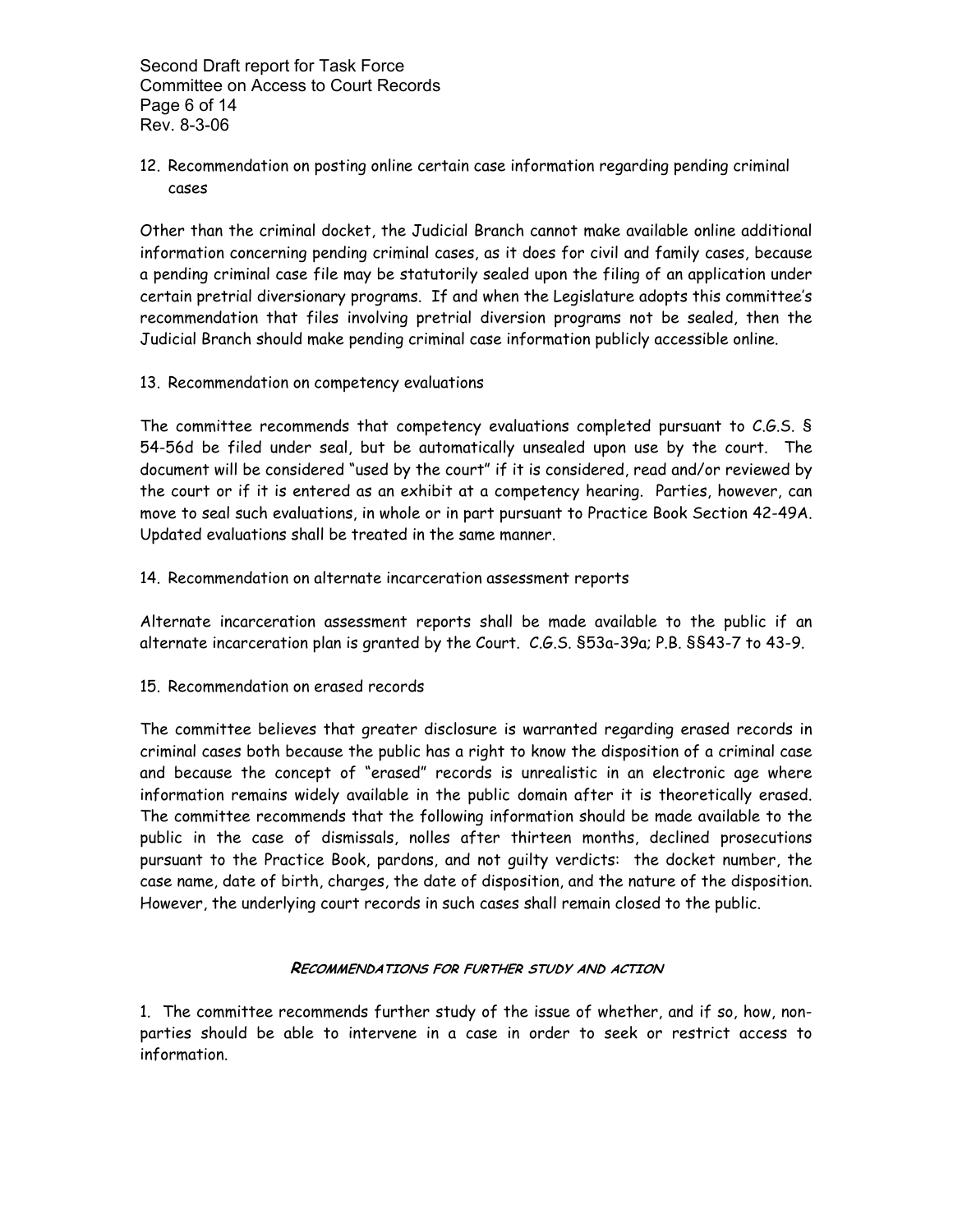Second Draft report for Task Force Committee on Access to Court Records Page 7 of 14 Rev. 8-3-06

2. In light of the complex issues of privacy and security involved in providing remote access by the public to court files and the short period of time that the committee had available to it, the committee recommends the convening of a committee that is specifically charged with analyzing and making recommendations on remote access to court records.

3. The committee recommends that the Judicial Branch adopt a written policy that allows for the administrative waiver of fees for copies for an indigent individual.

4. The committee recommends further study of the issues related to requests for bulk distribution of information contained in court records. Due to time constraints, the committee was unable to address this subject.

5. The committee recommends that the Judicial Branch consider developing a policy or court rule concerning the correction of inaccurate information in a court record.

# GUIDING PRINCIPLES

- All court records are presumptively open.
- Court records should be closed to the public only if there is a compelling reason to do so.
- If there is a compelling reason not to open a record to the public, then that reason should be interpreted as narrowly as possible.
- The courts have an affirmative obligation not to collect information that will need to be sealed and to inform the parties not to file information that will need to be sealed unless needed for the adjudication process.
- There should be a clearly defined policy that is universally applied regarding public access to court records.
- Any decision to exclude public access shall be no broader than necessary to protect the compelling interest at issue.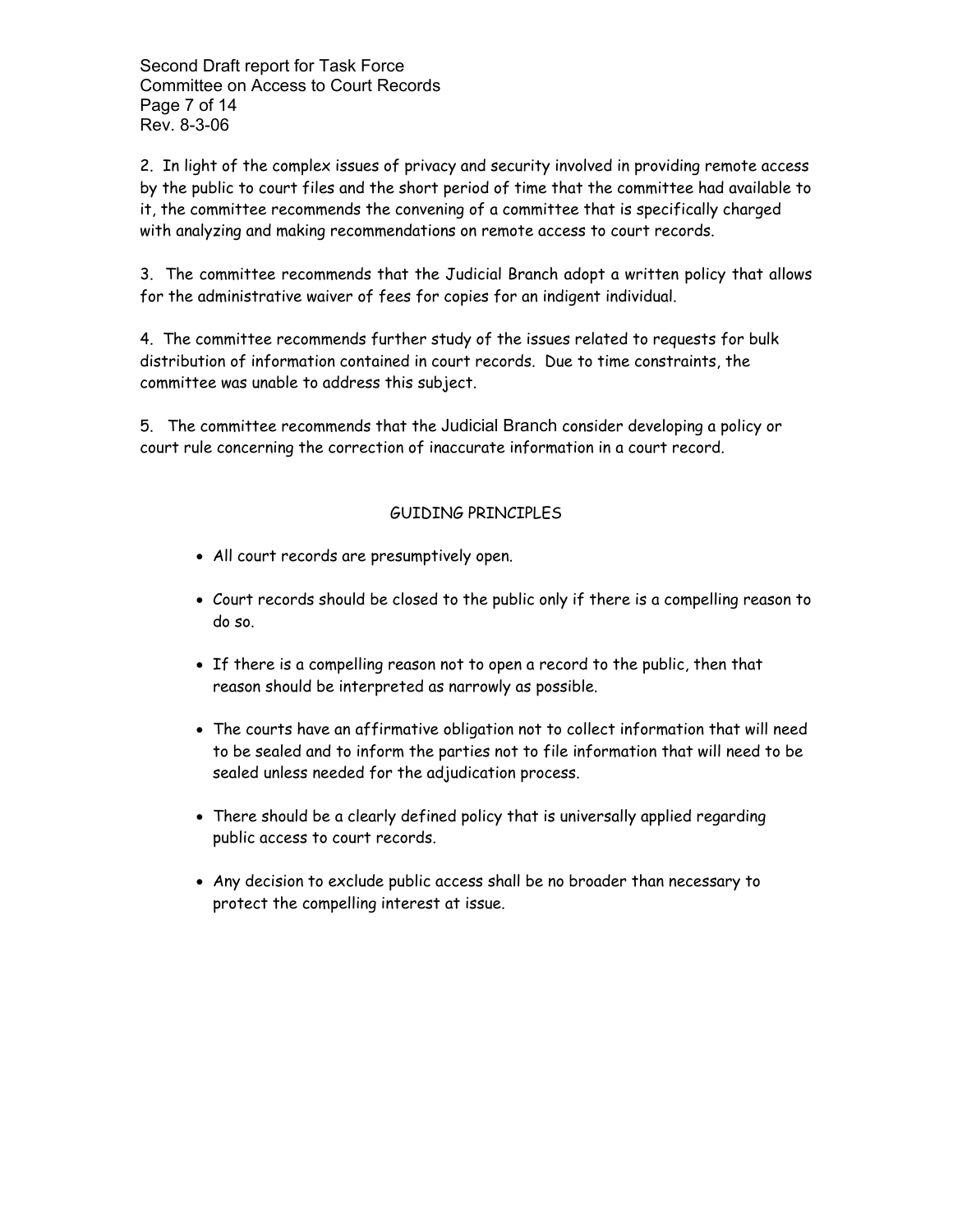Second Draft report for Task Force Committee on Access to Court Records Page 8 of 14 Rev. 8-3-06

#### Appendix A

#### Section 1.00 – Purpose of the Policy

- (a) The purpose of this policy is to provide a comprehensive policy on public access to court records.
- (b) This policy is intended to provide guidance to 1) litigants, 2) those seeking access to court records, and 3) judges, clerks, and court personnel responding to requests for access.

#### Section 2.00 – Who Has Access Under This Policy

Every member of the public will have the same access to court records as provided in this policy, except as provided in section 4.30 (b) and 4.40 (b).

- (a) "Public" includes:
	- 1. any person and any business or non-profit entity, organization or association;
	- 2. any governmental agency for which there is no existing policy defining the agency's access to court records;
	- 3. media organizations; and
	- 4. entities that gather and disseminate information for whatever reason, regardless of whether it is done with the intent of making a profit, and without distinction as to nature or extent of access.
- (b) Nothing in this policy is intended to alter substantively access to court records by the following:
	- 1. Judges, clerks, or court employees;
	- 2. People or entities, private or governmental, who assist the court in providing court services;
	- 3. Public agencies whose access to court records is defined by another statute, rule, order or policy; and
	- 4. The parties to a case or their lawyers regarding access to the court record in their case.

#### Section 3.10 – Definition of Court Record

For purposes of this policy:

- (a) "Court Record" includes:
	- (1) Any document, information, or other item that is collected, received, or maintained by a court or clerk of court in connection with a judicial proceeding;
	- (2) Any index, calendar, docket, register of actions, official record of the proceedings, order, decree, judgment, minute, and any information in a case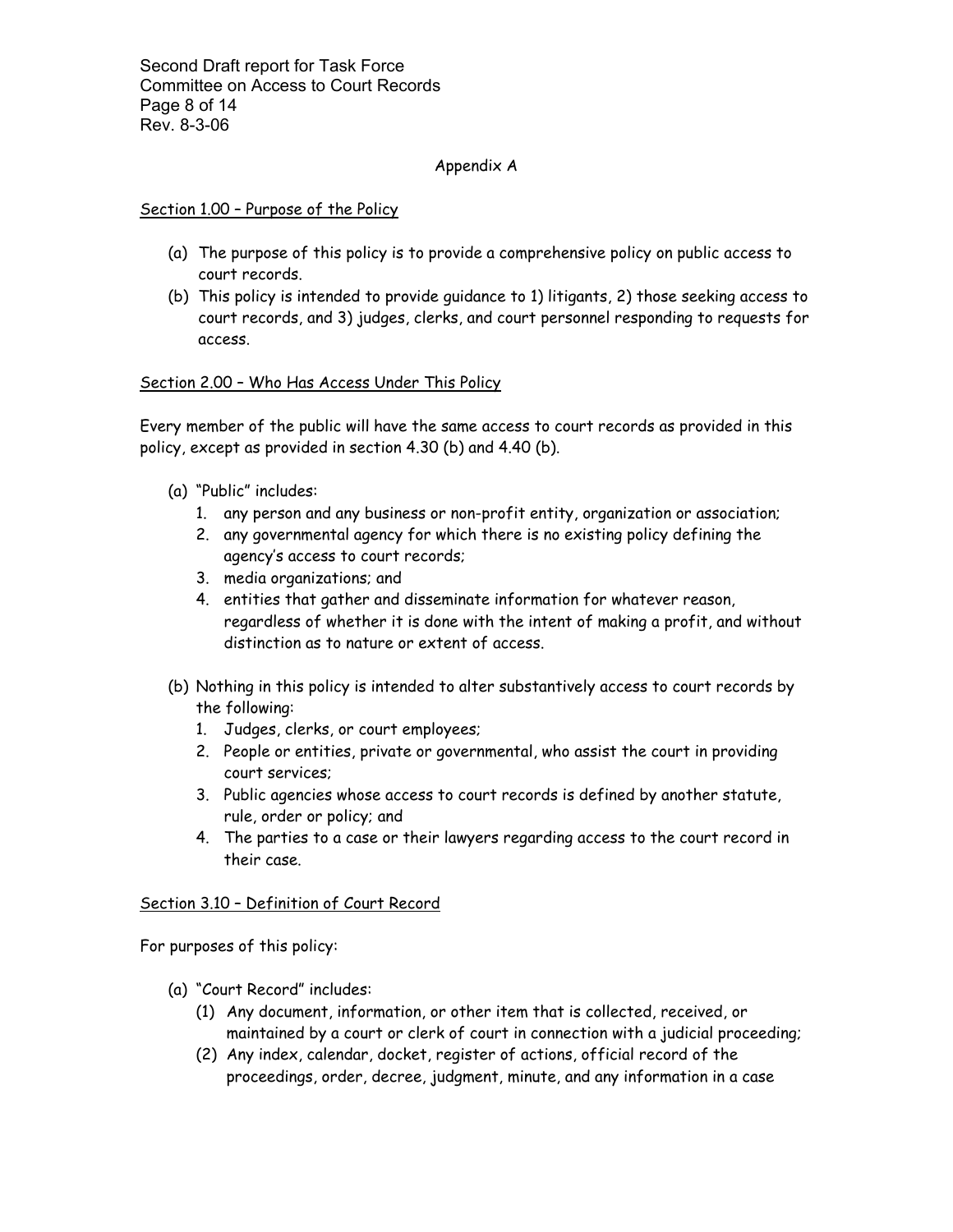Second Draft report for Task Force Committee on Access to Court Records Page 9 of 14 Rev. 8-3-06

> management system created by or prepared by the court or clerk of the court that is related to a judicial proceeding;

- (b) "Court Record" does not include:
	- (1) Information gathered, maintained or stored by a governmental agency or other entity to which the court has access but which is not part of the court record as defined in Section 3.10 (a) (1);
	- (2) Records representing judicial work product, including but not limited to notes, drafts, memoranda, or research prepared by a judge or prepared by other court staff on behalf of a judge.
	- (3) Confidential notes prepared by a clerk or other court employee.
	- (4) Administrative records, which includes the following information maintained by the Judicial Branch (which, for purposes of this definition, shall include any of its departments, offices, committee, or panels) pertaining to the Administration of the Judicial Branch with respect to, inter alia, its budget, personnel, facilities and physical operations which is not associated with any particular case and includes (a) summaries, indices, minutes and official records of any proceeding of the Judicial Branch, and (b) information maintained or stored by the Judicial Branch, not otherwise exempted, in all paper and electronic platforms and formats.

# Section 3.20 – Definition of Public Access

"Public access" means that the public may inspect and obtain a copy of the information in a court record, including a copy obtained by use of a scanner, provided such use is not disruptive to the clerk's office or to the file itself.

# Section 3.30 – Definition of Remote Access

"Remote Access" means the ability to electronically search, inspect, or copy information in a court record without the need to physically visit the court facility where the court record is maintained.

# Section 4.00 – Applicability of Rule

This policy applies to all court records, regardless of the physical form of the court record, the method of recording the information in the court record or the method of storage of the information in the court record.

# Section 4.10 – General Access Rule

(a) Information in the court record is accessible to the public except as prohibited by Section 4.60 or Section 4.70 (a).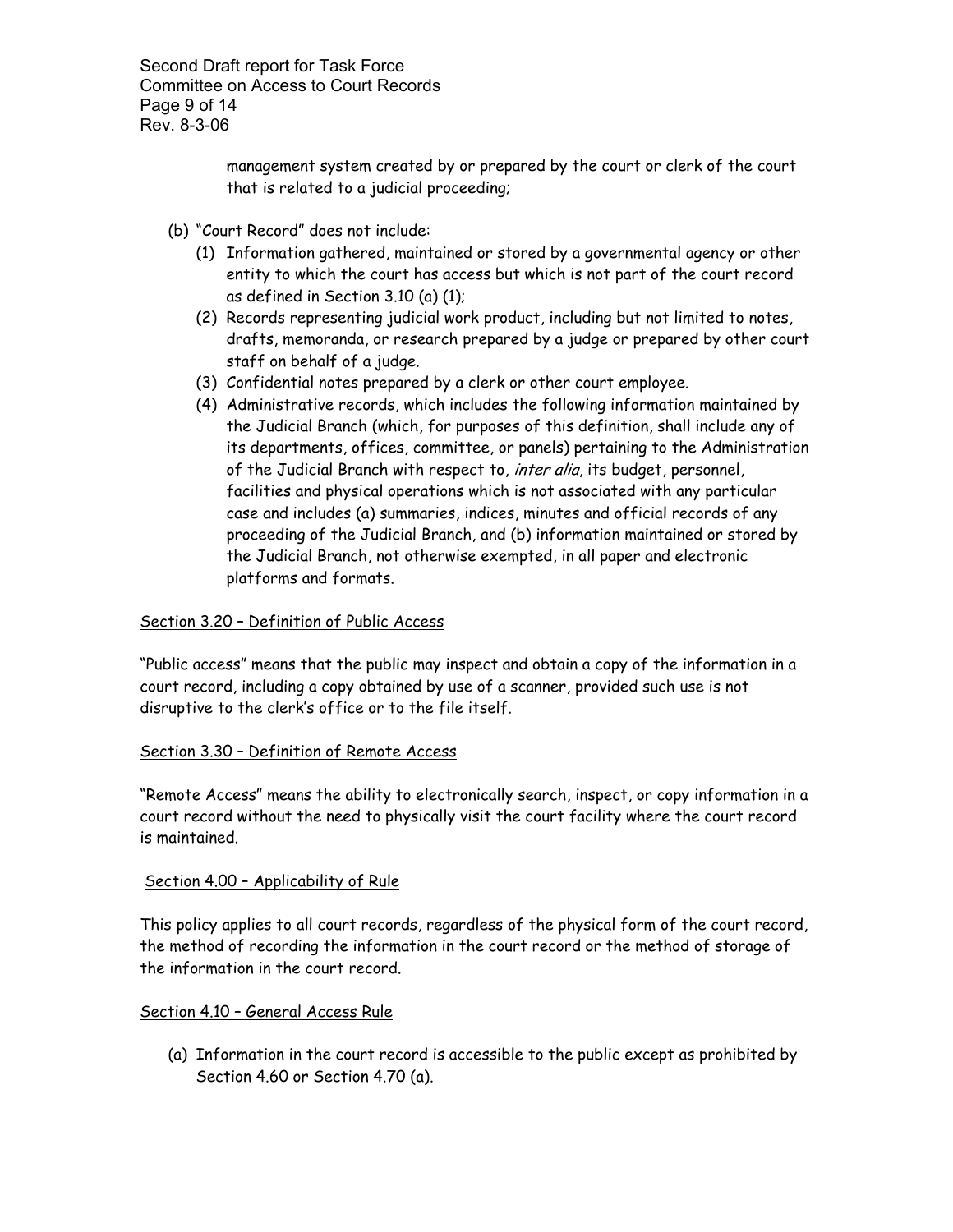Second Draft report for Task Force Committee on Access to Court Records Page 10 of 14 Rev. 8-3-06

(b) There shall be a publicly accessible indication of the existence of information in a court record to which access has been prohibited, which indication shall not disclose the nature of the information protected.

# Section 4.20 – Court Records in Electronic Form Presumptively Subject to Remote Access by the Public

The following information in court records should be made remotely accessible to the public if it exists in electronic form, unless public access is restricted pursuant to Section 4.60 or 4.70 (a):

- (a) Litigant/party indices to cases filed with the court
- (b) Listings of new case filings, including the names of the parties
- (c) Case detail information for civil and family cases showing what documents have been filed in a case
- (d) Calendars or dockets of court proceedings, including the case number and caption, date and time of hearing, and location of the hearing;
- (e) Entry of judgments, orders, or decrees in a case and liens affecting title to real property; and
- (f) Conviction information.

[NOTE: Nothing in this section is intended to address or authorize remote access by the public to court files generally because such access involves complex issues that require further study and must be addressed by the Judicial Branch separately.]

# Section 4.30 – Requests for Bulk Distribution of Court Records

Bulk distribution is defined as the distribution of all, or a significant subset, of the information in court records, as is and without modification or compilation.

[NOTE: The development of specific policies regarding requests for bulk distribution of court records is a long-term project that is reserved for further study.]

# Section 4.40 – Access to Compiled Information From Court Records

- (a) Compiled information is defined as information that is derived from the selection, aggregation or reformulation by the court of some of the information from more than one individual court record.
- (b) Any member of the public may request compiled information that consists solely of information that is publicly accessible and that is not already available pursuant to section 4.20 or in an existing report. The court may compile and provide the information if it determines, in its discretion, that providing the information meets criteria established by the court, that the resources are available to compile the information and that it is an appropriate use of public resources.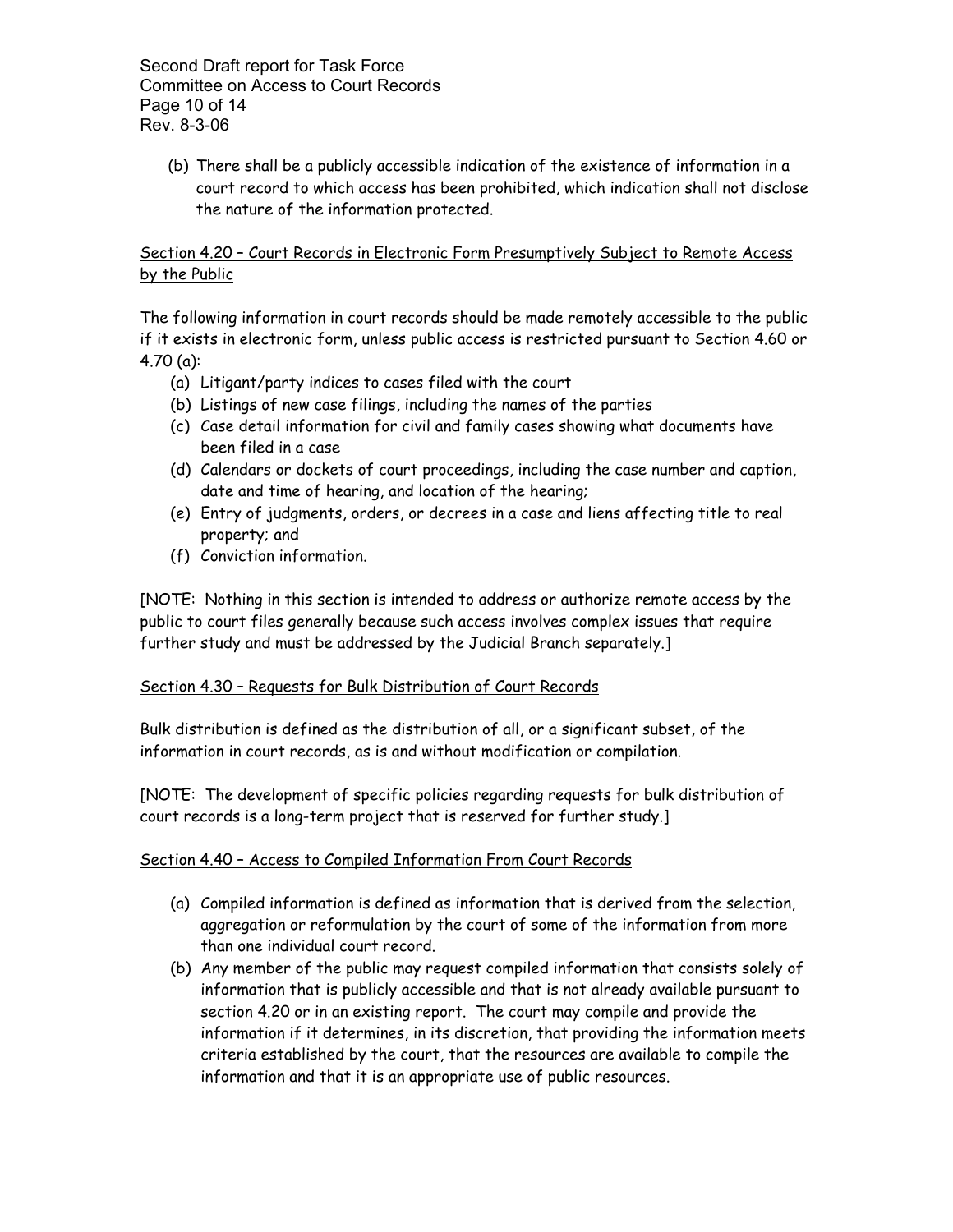Second Draft report for Task Force Committee on Access to Court Records Page 11 of 14 Rev. 8-3-06

- (c) (1) Compiled information that includes information to which public access has been restricted may be requested by any member of the public only for scholarly, journalistic, political, governmental, research, evaluation, or statistical purposes.
	- (2) The request shall:
		- (i) Identify what information is sought
		- (ii) Describe the purpose for requesting the information and explain how the information will benefit the public interest or public education, and
		- (iii) Explain provisions for the secure protection of any information requested to which public access is restricted or prohibited.
	- (3) The court may grant the request and compile the information if it determines that doing so meets criteria established by the court and is consistent with the purposes of the access policy, the resources are available to compile the information, and that it is an appropriate use of public resources.
	- (4) If the request is granted, the court may require the requestor to sign a declaration that:
		- (i) The data will not be sold or otherwise distributed, directly or indirectly, to third parties, except for journalistic purposes,
		- (ii) The information will not be used directly or indirectly to sell a product or service to an individual or the general public, except for journalistic purposes, and
		- (iii) There will be no copying or duplication of information or data provided other than for the stated scholarly, journalistic, political, governmental, research, evaluation, or statistical purpose.

#### Section 4.60 – Court Records Excluded from Public Access

The following information in a court record is not accessible to the public:

- (a) Information that is not to be accessible to the public pursuant to federal law;
- (b) Information that is not to be accessible to the public pursuant to state law, court rule, or case law, including but not limited to:
	- (1) Records maintained in juvenile matters
	- (2) Health and medical information filed with the court pursuant to P.B. sec. 7-18, 15-4, and 25-55.
	- (3) Files/documents sealed by court order
	- (4) Lodged records, P.B. §§7-4C, 77-2
	- (5) Family Division evaluations, studies and reports, P.B. §25-60, C.G.S. §46b-38c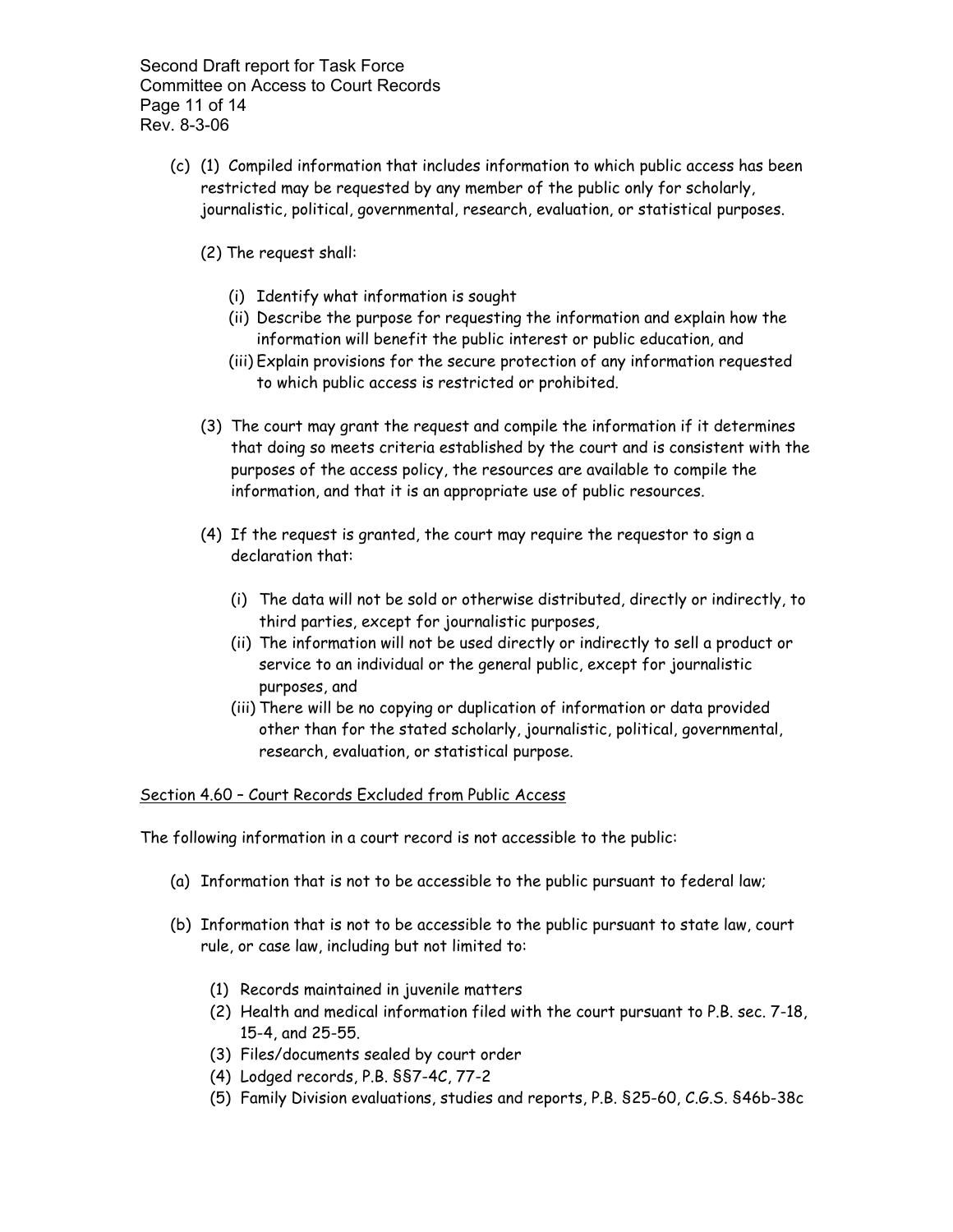Second Draft report for Task Force Committee on Access to Court Records Page 12 of 14 Rev. 8-3-06

- (6) Records related to pretrials, mediations, settlement negotiations and plea bargaining, including attempts at reconciliation in action for dissolution, separation, annulment, C.G.S. §46b-10, conciliator records, C.G.S. §46b-53, mediation program records, C.G.S. §46b-53a and non-court ordered mediation, C.G.S. §52-235d, unless such records are filed with the court during a public hearing or trial of the case.
- (7) Discovery documents or objects subpoenaed into Court pursuant to P.B. §40-2
- (8) Personal residence addresses of police or correction officer when a witness in a criminal case, P.B. §40-13
- (9) Record of In Camera Proceeding (criminal), P.B. §40-42
- (10)Return of Deposition (criminal), P.B. §40-53
- (11) Presentence investigation reports and assessments, P.B. §§43-7 to 43-9, C.G.S. §§54-91b, 54-142g(a)
- (12)Erased records, C.G.S. §54-142c
- (13)Youthful offender records, C.G.S. §§54-76c, 54-76l, 54-76o
- (14)Requests for nondisclosure of location information (family), C.G.S. §46b-115s
- (15)Nondisclosure of location/identifying information (support), C.G.S. §46b-212x
- (16)Juror questionnaire, C.G.S. §51-232
- (17) Civil deposition for purposes of preserving the testimony of a witness, C.G.S. §52-156
- (18)Wiretap records, C.G.S. §§54-41a, et seq.
- (19)Record of grand jury proceedings, C.G.S. §§54-45, et seq.
- (20)Information, files and reports held by Court Support Service Division under C.G.S. §54-63d
- (21)Witnesses receiving or considered for receipt of protective services, identity and location, C.G.S.54-82t
- (22)Name, address and identifying information of sexual assault victim, C.G.S. §54-86e
- (23)HIV information and testing, C.G.S. §§54-102a, 54-102b, 54-102c
- (24)Nonconviction information, C.G.S. §§54-142k, 54-142m, 54-142n
- (25)Motion for leave to withdraw appearance of appointed counsel under Practice Book § 23-41
- (26)Privileged communications pursuant to statute or case law
- (27)OVS records (C.G.S. §§ 54-203(b)(7)(J), 54-204, 54-228, and 54-230)
- (28)Sex offender registry name of victim (C.G.S. § 54-258)
- (29)Records of proceedings pursuant to Practice Book Sec. 2-56 (Grievance Proceedings – Inactive Status of Attorney)

Section 4.70– Request to Prohibit Public Access to Information in Court Records or to Obtain Access to Restricted Information

(a) Information in a court record may be sealed by court order pursuant to P.B. §§ 11-20A, 25-59A, 36-2 and 42-49A or as otherwise provided by law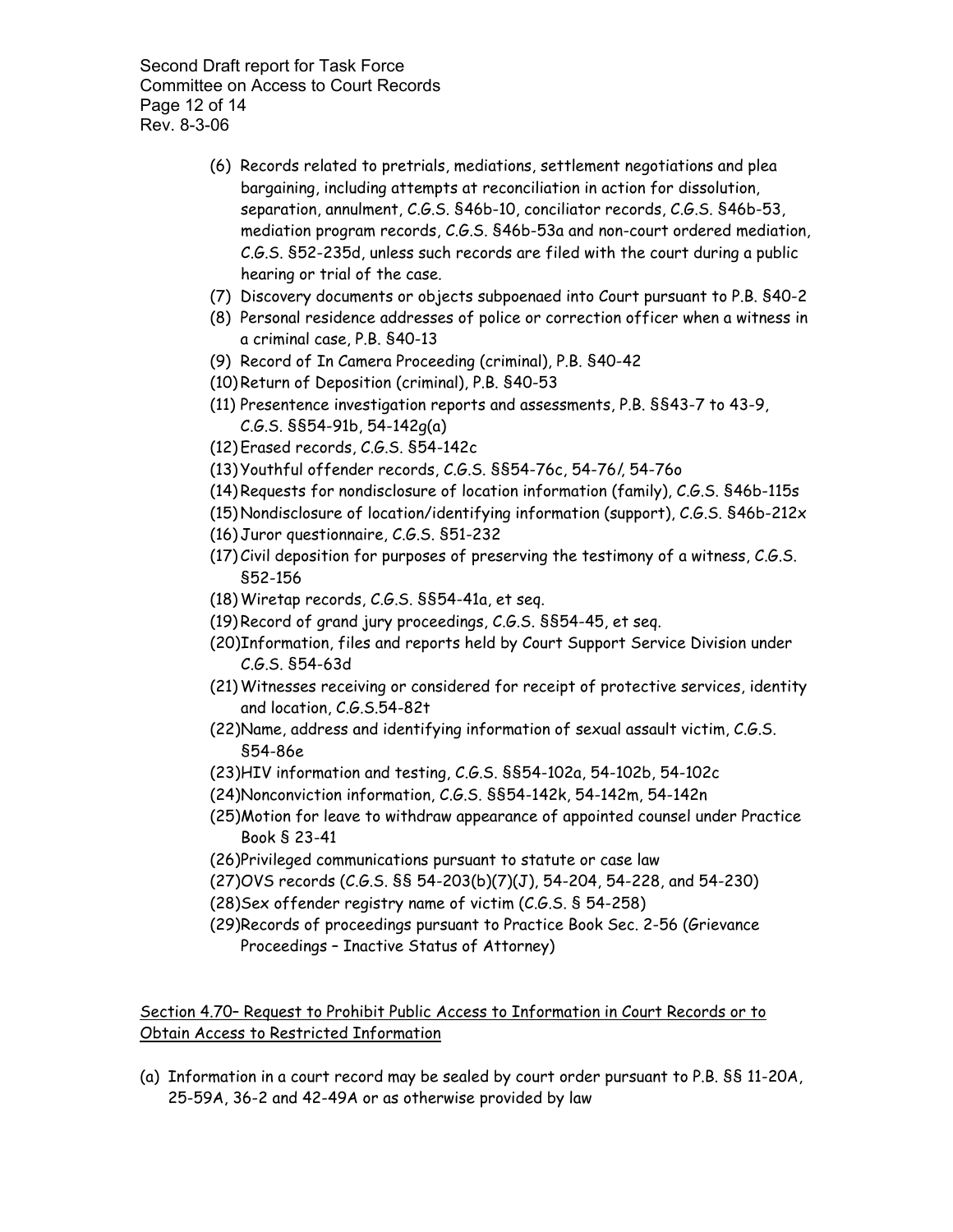- (b) A party to a case may file a request to prohibit public access to information in a court record or to obtain access to sealed information in a court record pursuant to P.B. §§ 7- 4B, 11-20A, 25-59A, 36-2 and 42-49A or as otherwise provided by law.
- (c) A non-party has a right to oppose a party's request to seal information pursuant to P.B. §§ 7-4B, 11-20A, 25-59A, 36-2 and 42-49A or as otherwise provided by law.

[NOTE: The process by which a non-party may intervene in a court case in order to be heard on an issue of public access to information in a court record requires further study by the Judicial Branch.]

#### Section 5.00–When Court Records May Be Accessed

- (a) Court records will be available for public access in the courthouse during hours established by the court. Court records in electronic form to which the court allows remote access under this policy will be available for access at least during the hours established by the court for courthouse access, subject to unexpected technical failures or normal system maintenance announced in advance.
- (b) Upon receiving a request for access to information, the court will respond within a reasonable time regarding the availability of the information and provide the information within a reasonable time. If a request for access is denied, a reason for the denial shall be provided.

#### Section 6.00–Fees for Access

The Office of the Chief Court Administrator may charge a reasonable fee for access to court records or for compiled information, but the Judicial Branch shall adopt a policy on waiving such fee when the person seeking such access or information is an indigent individual.

# Section 7.00–Information and Education Regarding Access Policy Section 7.10–Dissemination of Information to Litigants about Access to Information in Court Records

The Office of the Chief Court Administrator will advise litigants and the public that court records containing personal information are accessible to the public and will further advise litigants and the public as to the procedure for requesting restriction on the manner of access or for prohibiting such public access.